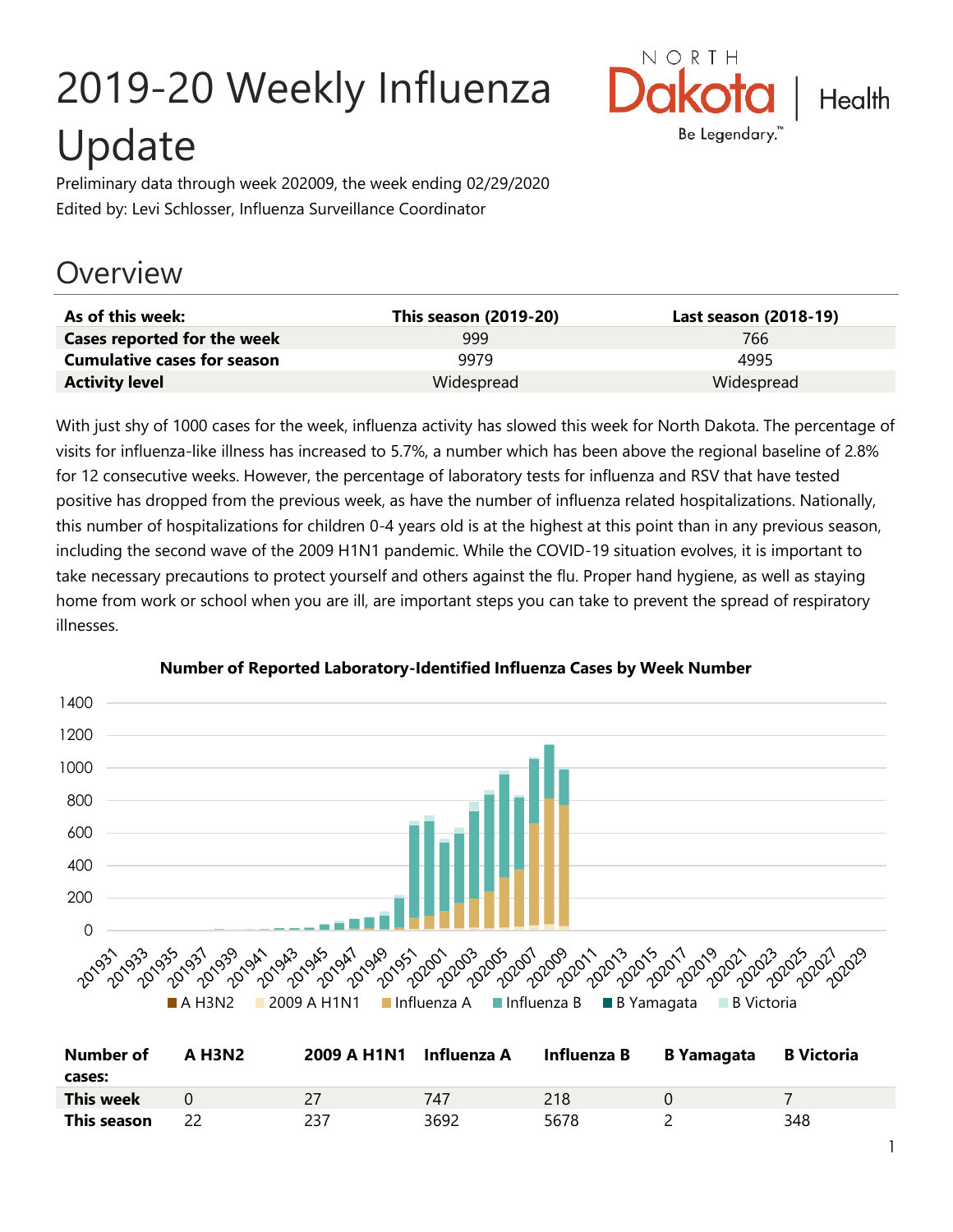Laboratory-confirmed influenza is a reportable disease in North Dakota. Influenza "cases" include people that have tested positive for influenza in a healthcare setting. It does not include people with influenza who did not seek healthcare, or who were diagnosed without a lab test, which is common. The true number of people with influenza in North Dakota is underrepresented, but case data allows us to see where and in what populations influenza is circulating. It also provides context regarding how the current season compares with previous seasons. Find more information about cases on [www.ndflu.com.](file://///nd.gov/doh/DOH-DATA/MSS/DC/PROGRAM/IMMUNE/Immunize/Influenza/Inf18-19/Surveillance/Weekly%20Summaries/www.ndflu.com)







© GeoNames, Navteq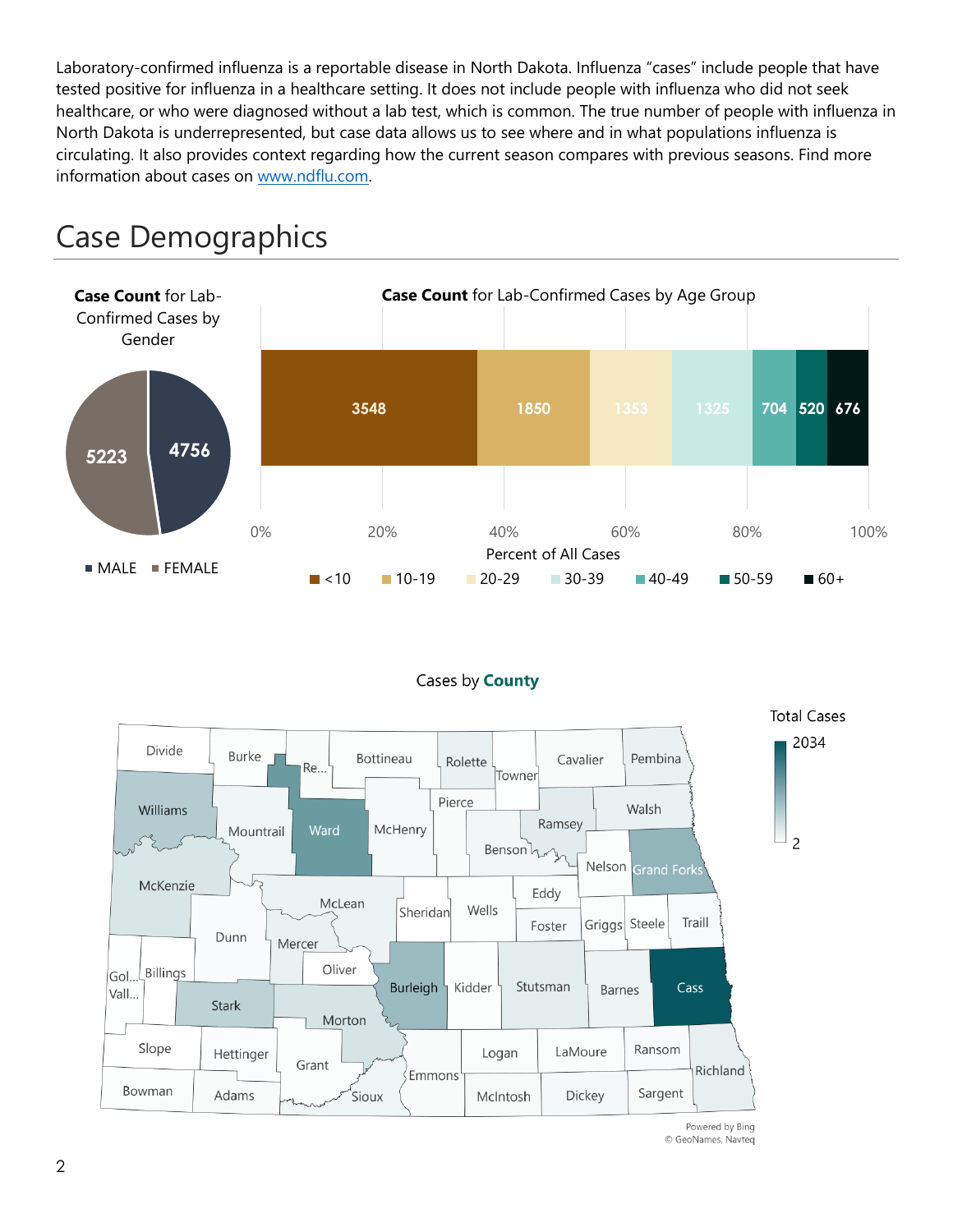# **Outbreaks**

During the influenza season, influenza outbreaks are common anywhere people gather, including schools, child care centers, and health care facilities. Outbreaks of influenza or influenza-like illness may be reported to the NDDoH. The following outbreaks have been reported this season:

| <b>Setting</b>                                        | <b>Number of outbreaks</b> | <b>Identified pathogens</b> |
|-------------------------------------------------------|----------------------------|-----------------------------|
| Long Term Care, Basic Care,<br><b>Assisted Living</b> | 19                         | Influenza A, B              |
| <b>Schools</b>                                        |                            | $\overline{\phantom{0}}$    |
| <b>Child Care Centers</b>                             | ર                          | Influenza A, B              |

# Surveillance Programs

In addition to case reporting, the NDDoH uses a variety information sources to fully describe of what is happening during the influenza season.

#### Hospitalizations

This season, the NDDoH has introduced a new influenza hospitalization surveillance program. Select North Dakota hospitals report the number influenza-related hospitalizations weekly to the NDDoH. Because this surveillance methodology is new, hospitalization numbers this year may not be comparable to previous years.



**Total number of Hospitalizations: This week** 29 **This season** 292

#### Deaths

Data on pneumonia and influenza deaths is obtained from Vital Records and based on the cause of death listed on the death certificate.

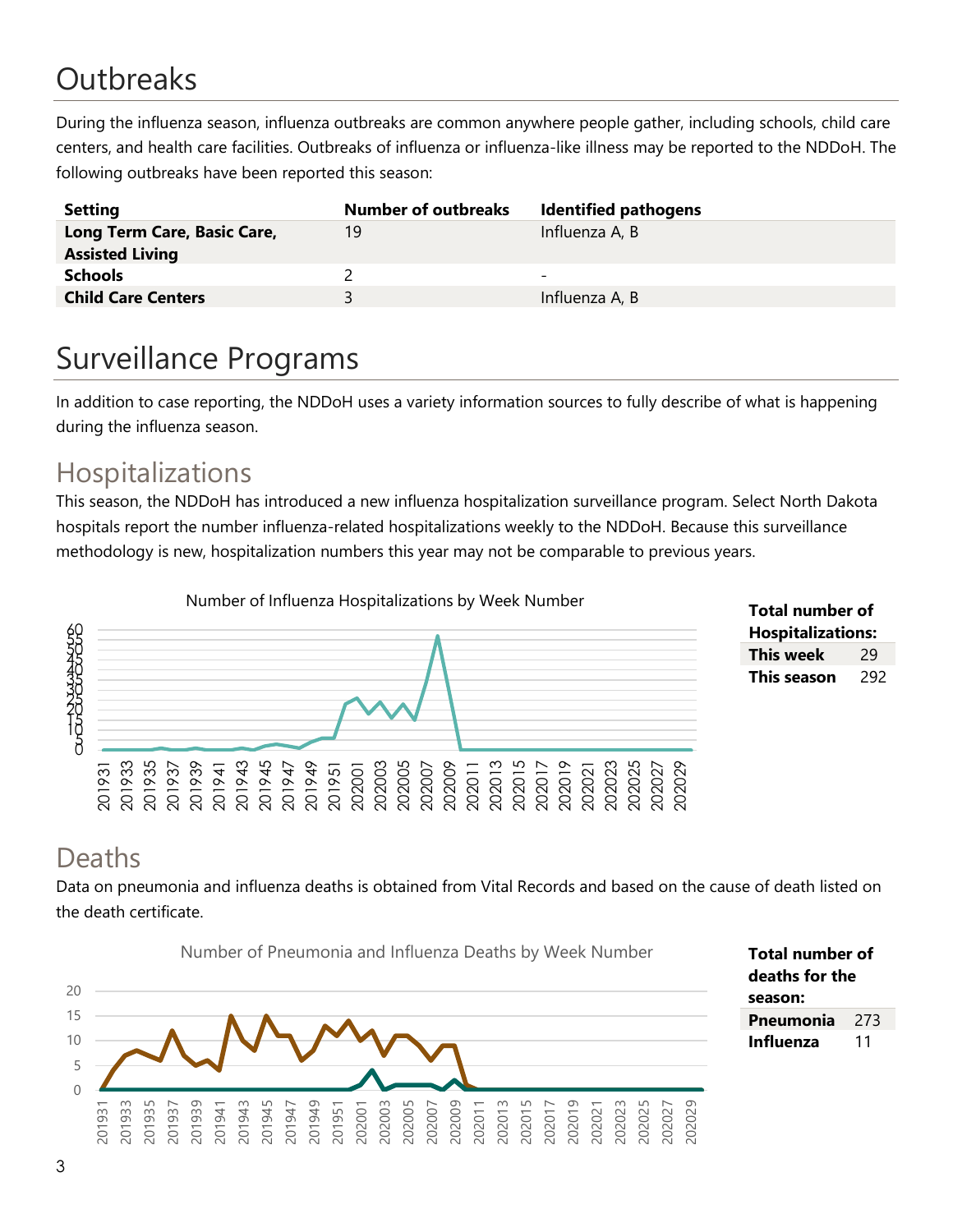### Outpatient Influenza-like Illness

The NDDoH participates in the national U.S. Outpatient Influenza-like Illness Surveillance Network (ILINet). Data from participating outpatient providers in North Dakota are pooled to create a state-wide estimate for the weekly percent of healthcare visits due to influenza-like illness (ILI). Patients presenting with a fever of 100ºF or greater and a cough and/or sore throat are considered to have ILI. For more information on state and national ILINet data, see **FluView** [Interactive.](https://gis.cdc.gov/grasp/fluview/fluportaldashboard.html)



Percent of Outpatient Visits Due to Influenza-like Illness by Week, Current and Previous Season

#### Sentinel Laboratory Data

The NDDoH receives influenza and RSV testing data from participating sentinel laboratories across the state. The total number of positive tests and the total number of tests conducted are reported and used to create a state-wide percent positivity statistic. For influenza, percent positivity of 10% or greater indicates "season level" influenza activity.

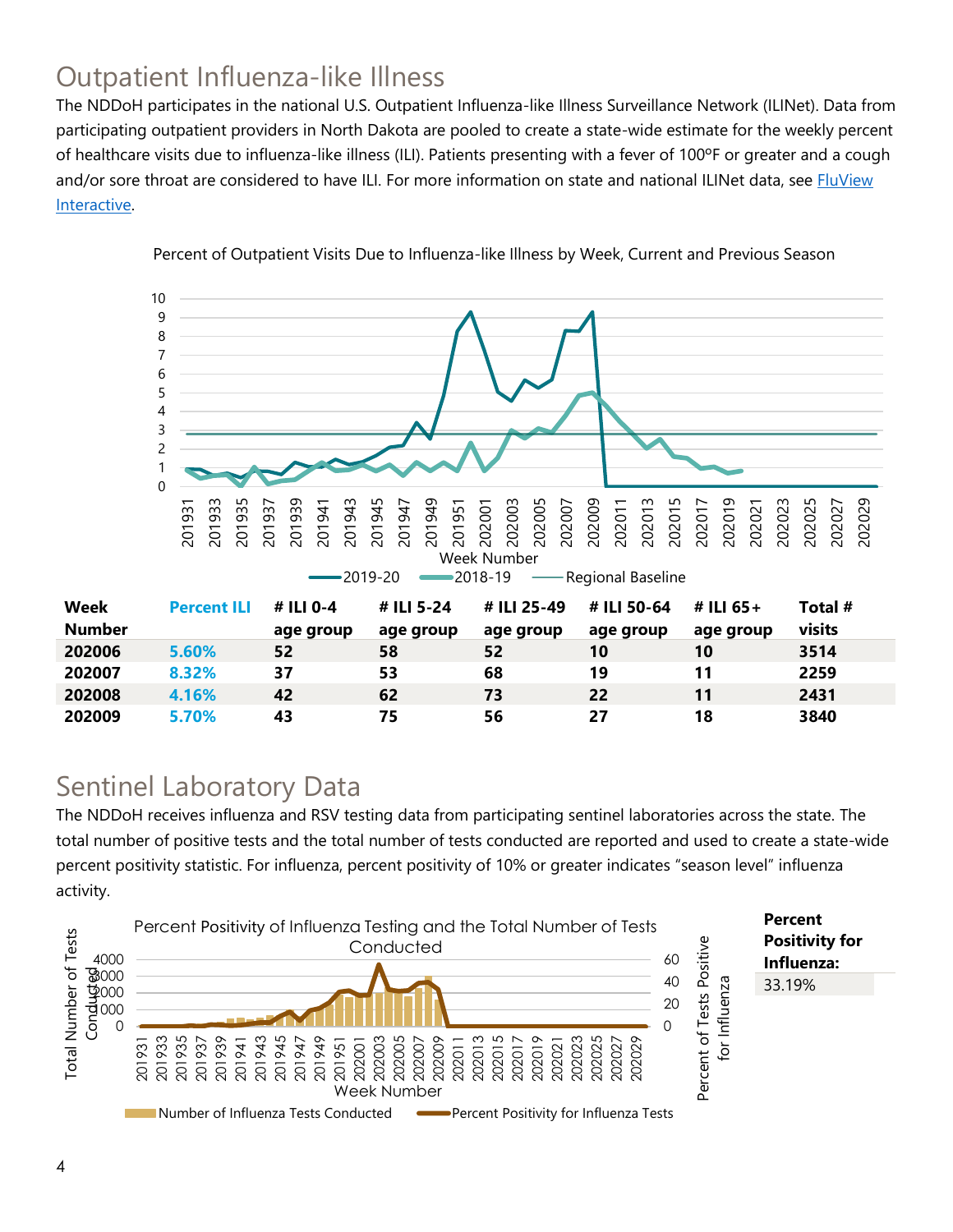

#### School Absenteeism

During the influenza season, increases in school absenteeism data can be used as an early indicator for influenza circulation. The NDDoH received absenteeism data from a majority of schools in the state. Data here include absences for all reasons.



# Multi-season Comparison